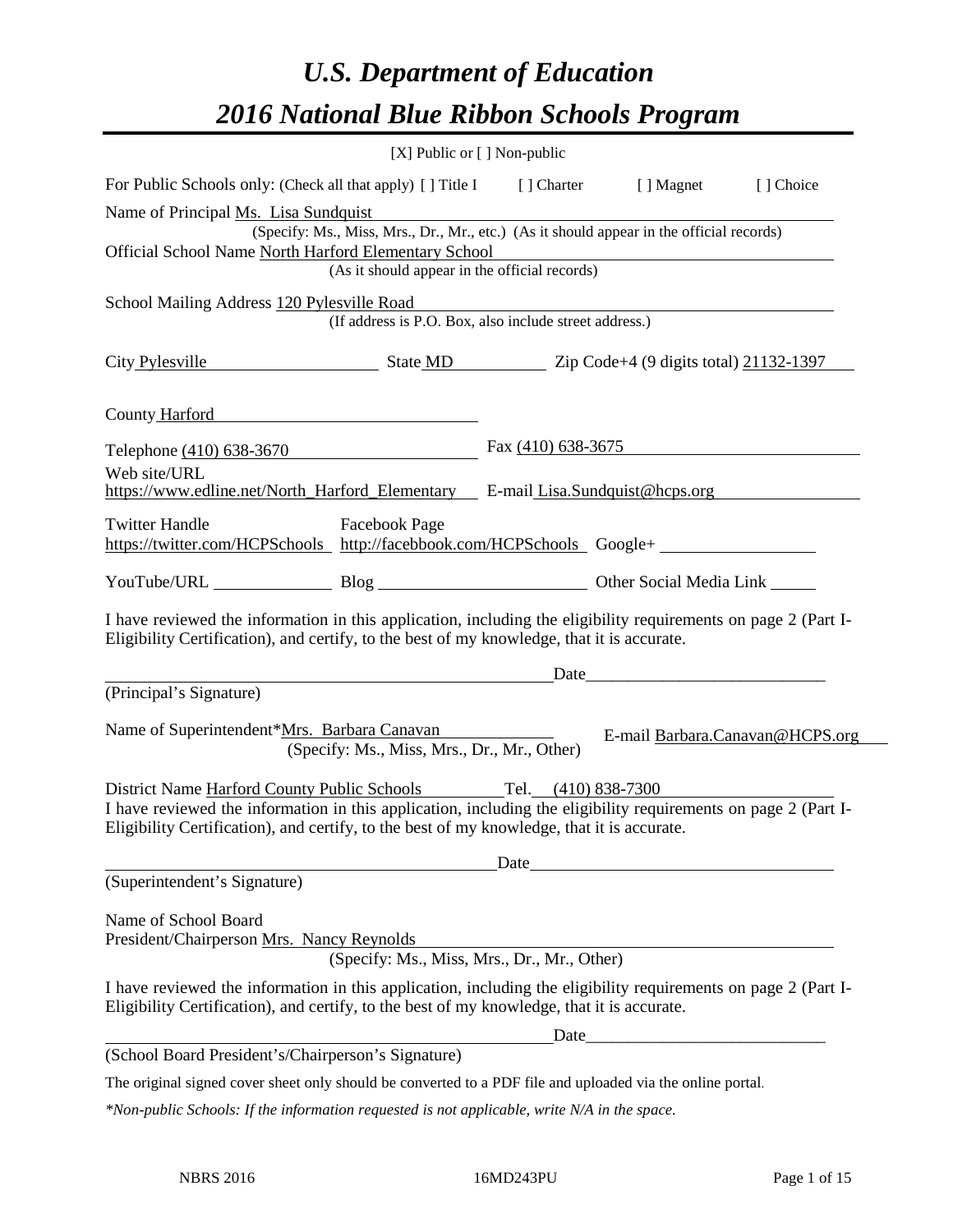The signatures on the first page of this application (cover page) certify that each of the statements below, concerning the school's eligibility and compliance with U.S. Department of Education and National Blue Ribbon Schools requirements, are true and correct.

- 1. The school configuration includes one or more of grades K-12. (Schools on the same campus with one principal, even a K-12 school, must apply as an entire school.)
- 2. The public school has met their state's accountability requirements (i.e., avoided sanctions) in participation, performance in reading (or English language arts) and mathematics, and other academic indicators (i.e., attendance rate and graduation rate) using the most recent accountability results available for the year prior to nomination.
- 3. To meet final eligibility, a public school must meet the state's accountability requirements (i.e., avoided sanctions) in participation, performance in reading (or English language arts) and mathematics, and other academic indicators (i.e., attendance rate and graduation rate) for the year in which they are nominated (2015-2016) and be certified by the state representative. Any status appeals must be resolved at least two weeks before the awards ceremony for the school to receive the award.
- 4. If the school includes grades 7 or higher, the school must have foreign language as a part of its curriculum.
- 5. The school has been in existence for five full years, that is, from at least September 2010 and each tested grade must have been part of the school for the past three years.
- 6. The nominated school has not received the National Blue Ribbon Schools award in the past five years: 2011, 2012, 2013, 2014, or 2015.
- 7. The nominated school has no history of testing irregularities, nor have charges of irregularities been brought against the school at the time of nomination. The U.S. Department of Education reserves the right to disqualify a school's application and/or rescind a school's award if irregularities are later discovered and proven by the state.
- 8. The nominated school or district is not refusing Office of Civil Rights (OCR) access to information necessary to investigate a civil rights complaint or to conduct a district-wide compliance review.
- 9. The OCR has not issued a violation letter of findings to the school district concluding that the nominated school or the district as a whole has violated one or more of the civil rights statutes. A violation letter of findings will not be considered outstanding if OCR has accepted a corrective action plan from the district to remedy the violation.
- 10. The U.S. Department of Justice does not have a pending suit alleging that the nominated school or the school district as a whole has violated one or more of the civil rights statutes or the Constitution's equal protection clause.
- 11. There are no findings of violations of the Individuals with Disabilities Education Act in a U.S. Department of Education monitoring report that apply to the school or school district in question; or if there are such findings, the state or district has corrected, or agreed to correct, the findings.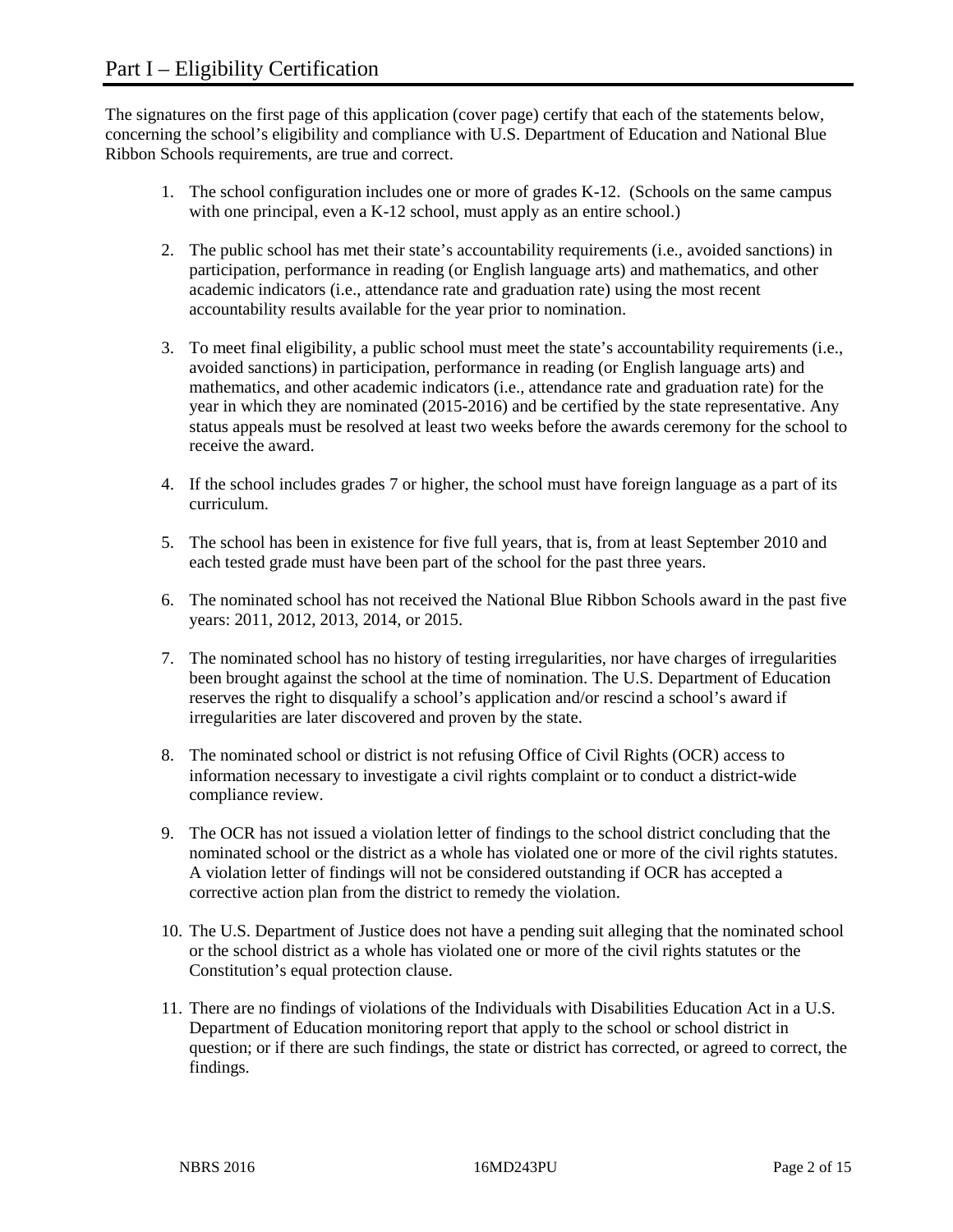# **Data should be provided for the most recent school year (2015-2016) unless otherwise stated.**

# **DISTRICT**

|  | Number of schools in the district<br>(per district designation): | 33 Elementary schools (includes K-8)<br>9 Middle/Junior high schools |
|--|------------------------------------------------------------------|----------------------------------------------------------------------|
|  |                                                                  | 11 High schools                                                      |
|  |                                                                  | 1 K-12 schools                                                       |

54 TOTAL

**SCHOOL** (To be completed by all schools)

- 2. Category that best describes the area where the school is located:
	- [ ] Urban or large central city [ ] Suburban with characteristics typical of an urban area [ ] Suburban [ ] Small city or town in a rural area [X] Rural
- 3. Number of students as of October 1, 2015 enrolled at each grade level or its equivalent in applying school:

| Grade                           | # of         | # of Females | <b>Grade Total</b> |
|---------------------------------|--------------|--------------|--------------------|
|                                 | <b>Males</b> |              |                    |
| <b>PreK</b>                     | 24           | 15           | 24                 |
| K                               | 45           | 18           | 63                 |
| 1                               | 25           | 29           | 54                 |
| $\overline{2}$                  | 29           | 27           | 56                 |
| 3                               | 35           | 32           | 67                 |
| 4                               | 32           | 30           | 62                 |
| 5                               | 34           | 30           | 64                 |
| 6                               | 0            | 0            | 0                  |
| 7                               | 0            | $\theta$     | 0                  |
| 8                               | 0            | 0            | 0                  |
| 9                               | 0            | 0            | 0                  |
| 10                              | 0            | 0            | 0                  |
| 11                              | 0            | 0            | $\Omega$           |
| 12 or higher                    | 0            | 0            | 0                  |
| <b>Total</b><br><b>Students</b> | 224          | 181          | 405                |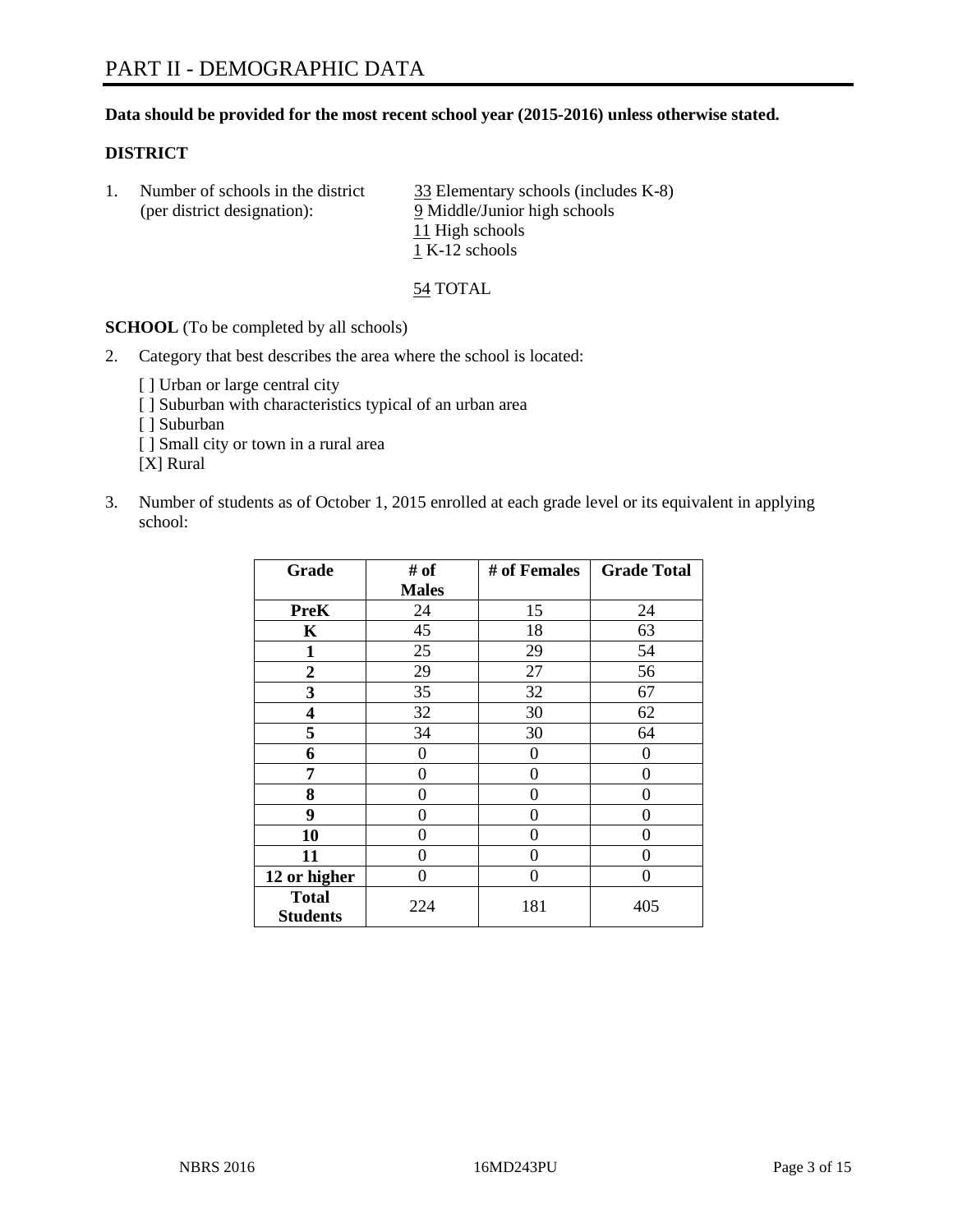the school: 1 % Asian

4. Racial/ethnic composition of  $\qquad \qquad \underline{0}$  % American Indian or Alaska Native

1 % Black or African American

1 % Hispanic or Latino

0 % Native Hawaiian or Other Pacific Islander

93 % White

- 4 % Two or more races
	- **100 % Total**

(Only these seven standard categories should be used to report the racial/ethnic composition of your school. The Final Guidance on Maintaining, Collecting, and Reporting Racial and Ethnic Data to the U.S. Department of Education published in the October 19, 2007 *Federal Register* provides definitions for each of the seven categories.)

5. Student turnover, or mobility rate, during the  $2014 - 2015$  school year:  $7\%$ 

This rate should be calculated using the grid below. The answer to (6) is the mobility rate.

| <b>Steps For Determining Mobility Rate</b>         | Answer |
|----------------------------------------------------|--------|
| (1) Number of students who transferred to          |        |
| the school after October 1, 2014 until the         | 13     |
| end of the 2014-2015 school year                   |        |
| (2) Number of students who transferred             |        |
| <i>from</i> the school after October 1, 2014 until | 16     |
| the end of the 2014-2015 school year               |        |
| (3) Total of all transferred students [sum of      | 29     |
| rows $(1)$ and $(2)$ ]                             |        |
| (4) Total number of students in the school as      | 407    |
| of October 1, 2014                                 |        |
| (5) Total transferred students in row (3)          | 0.071  |
| divided by total students in row (4)               |        |
| $(6)$ Amount in row $(5)$ multiplied by 100        |        |

6. English Language Learners (ELL) in the school:  $0\%$ 

0 Total number ELL

Specify each non-English language represented in the school (separate languages by commas):

- 7. Students eligible for free/reduced-priced meals: 29 % Total number students who qualify:  $120$
- 8. Students receiving special education services: 15 %

62 Total number of students served

Indicate below the number of students with disabilities according to conditions designated in the Individuals with Disabilities Education Act. Do not add additional conditions. It is possible that students may be classified in more than one condition.

| 1 Autism                              | $\underline{0}$ Orthopedic Impairment   |
|---------------------------------------|-----------------------------------------|
| 0 Deafness                            | 12 Other Health Impaired                |
| 0 Deaf-Blindness                      | 14 Specific Learning Disability         |
| 2 Emotional Disturbance               | 35 Speech or Language Impairment        |
| 1 Hearing Impairment                  | 0 Traumatic Brain Injury                |
| 0 Mental Retardation                  | 0 Visual Impairment Including Blindness |
| $\underline{0}$ Multiple Disabilities | 5 Developmentally Delayed               |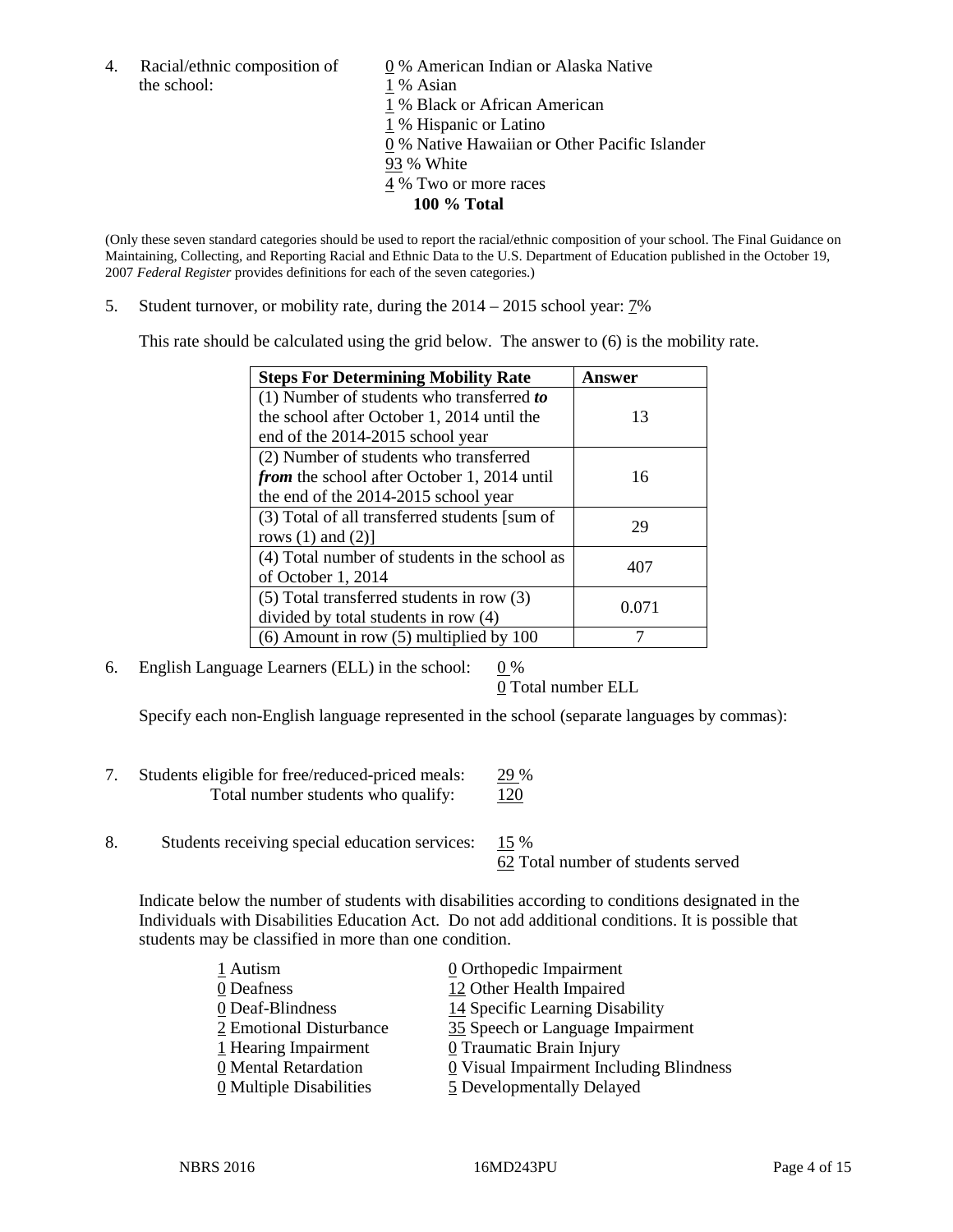- 9. Number of years the principal has been in her/his position at this school:  $\frac{4}{3}$
- 10. Use Full-Time Equivalents (FTEs), rounded to nearest whole numeral, to indicate the number of school staff in each of the categories below:

|                                       | <b>Number of Staff</b>      |
|---------------------------------------|-----------------------------|
| Administrators                        |                             |
| Classroom teachers                    | 20                          |
| Resource teachers/specialists         |                             |
| e.g., reading, math, science, special | 8                           |
| education, enrichment, technology,    |                             |
| art, music, physical education, etc.  |                             |
| Paraprofessionals                     |                             |
| Student support personnel             |                             |
| e.g., guidance counselors, behavior   |                             |
| interventionists, mental/physical     |                             |
| health service providers,             | $\mathcal{D}_{\mathcal{A}}$ |
| psychologists, family engagement      |                             |
| liaisons, career/college attainment   |                             |
| coaches, etc.                         |                             |

- 11. Average student-classroom teacher ratio, that is, the number of students in the school divided by the FTE of classroom teachers, e.g., 22:1 20:1
- 12. Show daily student attendance rates. Only high schools need to supply yearly graduation rates.

| <b>Required Information</b> | 2014-2015 | 2013-2014 | 2012-2013 | 2011-2012 | $2010 - 201$ |
|-----------------------------|-----------|-----------|-----------|-----------|--------------|
| Daily student attendance    | 96%       | 96%       | 96%       | 96%       | 96%          |
| High school graduation rate | 9%        | 0%        | 0%        | 9%        | 0%           |

# 13. **For high schools only, that is, schools ending in grade 12 or higher.**

Show percentages to indicate the post-secondary status of students who graduated in Spring 2015.

| <b>Post-Secondary Status</b>                  |    |
|-----------------------------------------------|----|
| Graduating class size                         |    |
| Enrolled in a 4-year college or university    | 0% |
| Enrolled in a community college               | 0% |
| Enrolled in career/technical training program | 0% |
| Found employment                              | 0% |
| Joined the military or other public service   | 0% |
| Other                                         | 0/ |

14. Indicate whether your school has previously received a National Blue Ribbon Schools award. Yes No X

If yes, select the year in which your school received the award.

15. In a couple of sentences, provide the school's mission or vision statement.

Providing skills, knowledge, and opportunities for students to achieve their highest potential in a safe and respectful environment to become responsible citizens and lifelong learners.

16. **For public schools only**, if the school is a magnet, charter, or choice school, explain how students are chosen to attend.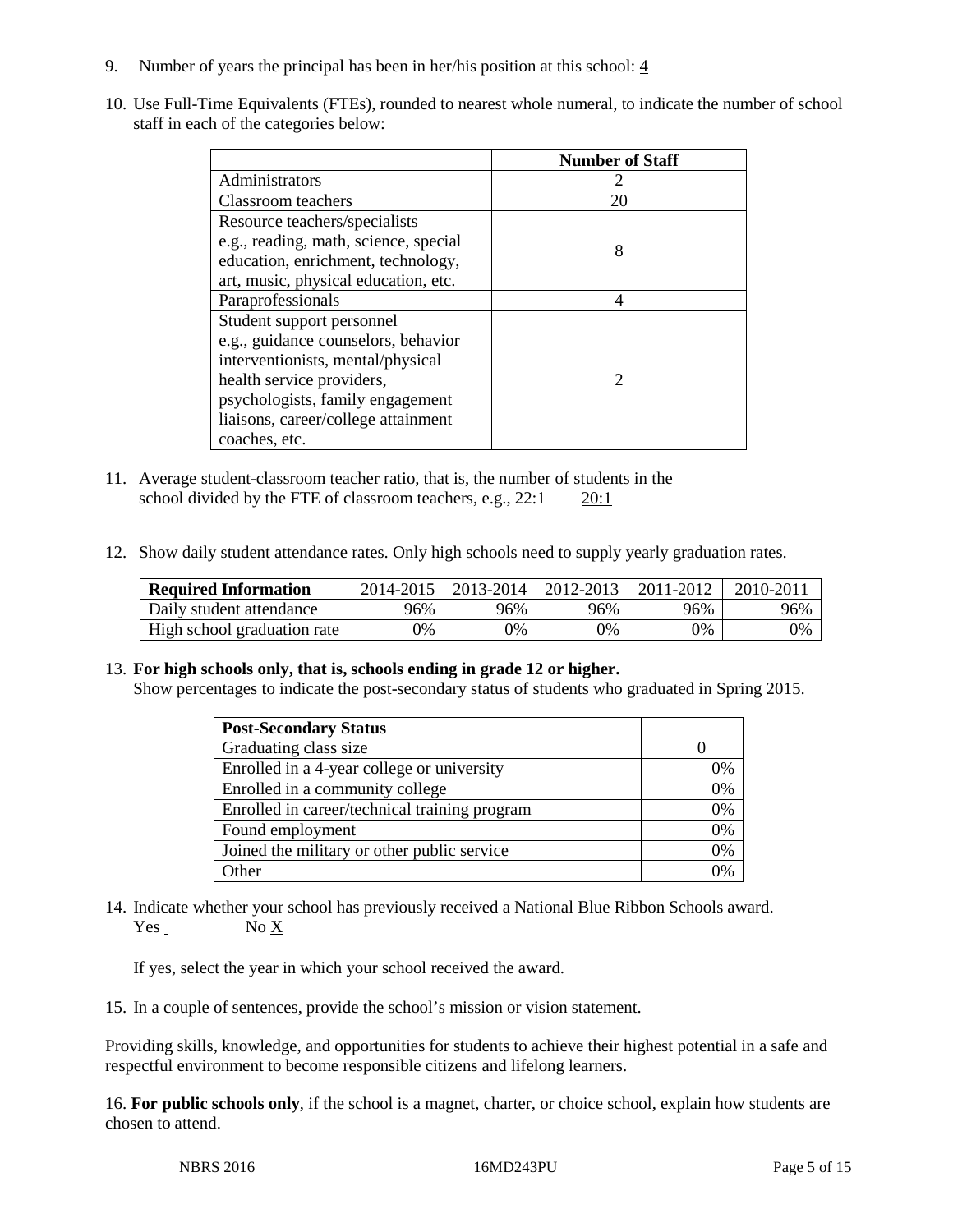# PART III – SUMMARY

Rigorous curriculum, supportive community and staff collaboration are the building blocks at North Harford Elementary School that help provide opportunities for all students to achieve to their highest potential in a safe and respectful environment. The vision of the North Harford community is "SOARing on the wings of success with Safety, Ownership, Achievement and Respect for all."

North Harford Elementary School is nestled in the rolling hills of Northern Harford County and is part of an educational complex that is the cornerstone of our community. Our campus includes the middle and high schools which our students will be attending and with whom we have developed strong partnerships that benefit our students now and lay the groundwork for their future successes as students and citizens. Constructed in 1982 with the purpose of unifying two existing school communities, North Harford Elementary School provided the community with a modernized facility that embraced the values and traditions of our unique community. Our community is comprised of working farms that often support several families, single family homes and multi-generational homes. Boasting a population of over 400 students, many generations of families have valued their experiences at North Harford and have moved back to the area so that their children can attend the schools which continue to be the epicenter of our strong, close-knit community.

We have established many traditions at North Harford Elementary School which continue to ensure ownership, achievement and respect for the community we serve. Our democratically elected student congress demonstrates their emerging leadership skills by organizing food drives, book collections for the homeless, soda can pull tab collection for the Ronald McDonald House, and creating letters and cards for senior citizens and to send to our service men and women. Our unified arts programs have bolstered our tradition of highlighting the talents of our students by holding an annual community art show coupled with an instrumental concert. Students at North Harford are taught to honor our rights and freedoms as demonstrated by performing the Star Spangled Banner at the local minor league baseball games (Ironbirds) and participating in a living flag at Fort McHenry on Flag Day. We also have a strong tradition of large numbers of our 4th and 5th grade students participating in the Patriot program each year.

With the emphasis of Health and Wellness in our School Improvement Plan, many healthy practices and habits have been instilled in our community that lead to readiness for learning and achievement. Students participate in an end of the year Field Day which includes physical activities focused on cardio, coordination, stamina, endurance and promoting teamwork and good sportsmanship. Music and kinesthetic activities are utilized in classrooms on a daily basis. Hearing and vision screenings are conducted annually as well as dental screening for our youngest learners. Embracing the farm to table mentality, our students were excited to create a vegetable garden in courtyard. Utilizing their math, science, technology and engineering skills taught in the classroom, students regularly harvest crops such as lettuce, peppers, tomatoes, and thyme, to be served in our cafeteria. The raised garden beds, in conjunction with our in-house and community TerraCycle program, Waste Free Wednesday (composting), hand dryers, Harford Glen Environmental Center partnership, no mow zone areas, Wear and Share Program (clothes recycling), monarch butterfly Way Station, master gardener, and our conservation initiatives earned us the prestigious honor of being named a 2014 Maryland Green School.

The school faculty, staff, and PTA have developed a cohesive partnership that has allowed our students to flourish. Our PTA sponsors many events which bring our school community together. PTA's largest fund raiser, Football Training Camp, supports the health and wellness objective in our School Improvement Plan. Each year the NHES PTA covers 100% of the costs for all field trips and cultural arts assemblies. This alleviates the financial burden for families that may not otherwise be able to afford such educational opportunities. Despite geographic challenges our families may face in attending school events, our PTA sponsors a variety of activities to bring our community together. The annual Talent Show, Reflections Program, Trunk or Treating, Spring Fair and Breakfast with Santa round out a wide array of activities which allow families to show their school support.

The people within our community embody a true sense of belonging through outreach programs such as the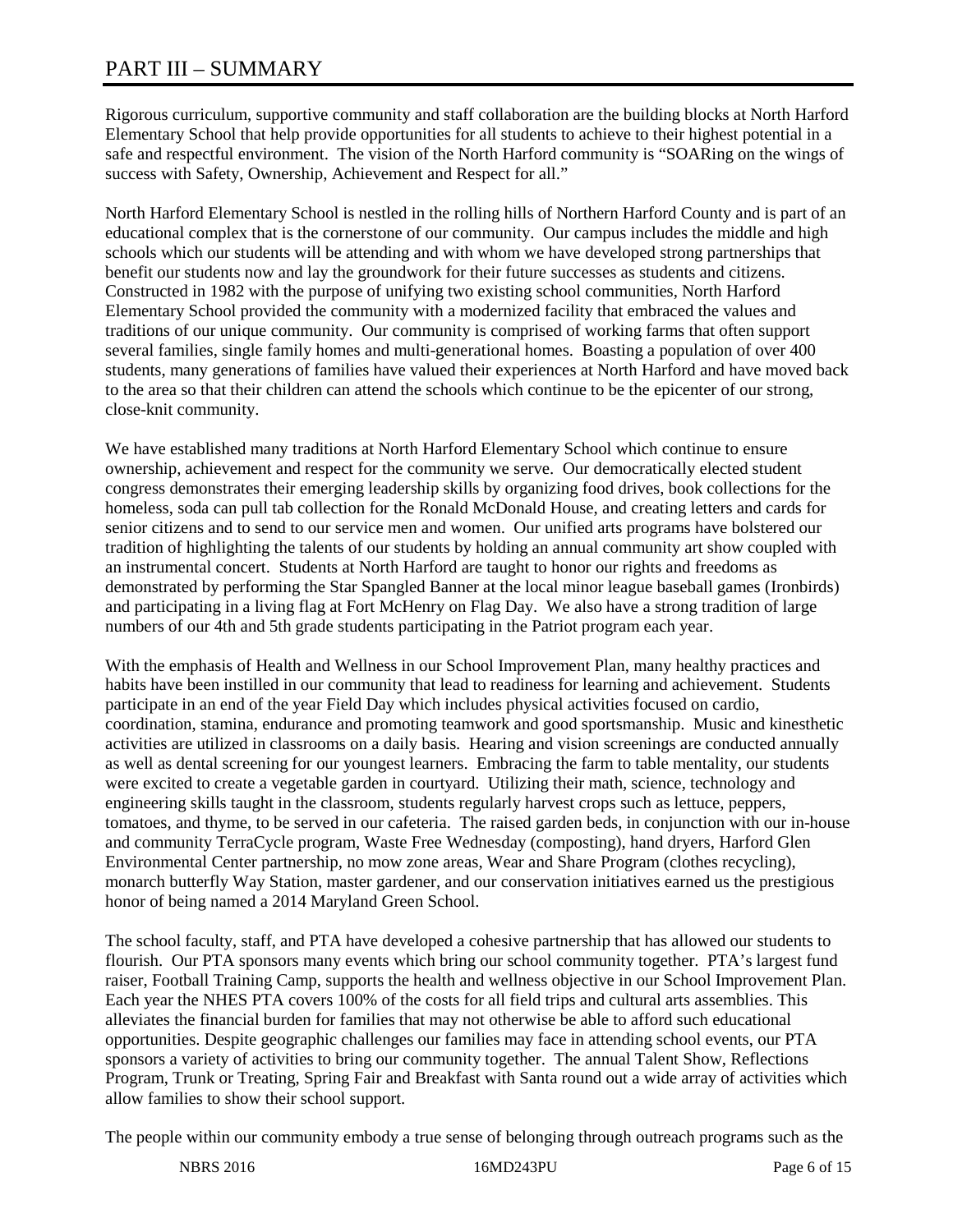Whiteford Volunteer Fire Department's Fire Safety program, the Whiteford Library's "Every Kid a Card" program and the Summer Reading program. The high teacher and staff retention rate @ NHES shows the sense of belonging staff have within the school and community. Many of our staff members live in our community and have children who attend North Harford Schools. Through the efforts of curriculum, community and collaboration we continue to strive in "Soaring on the Wings of Success."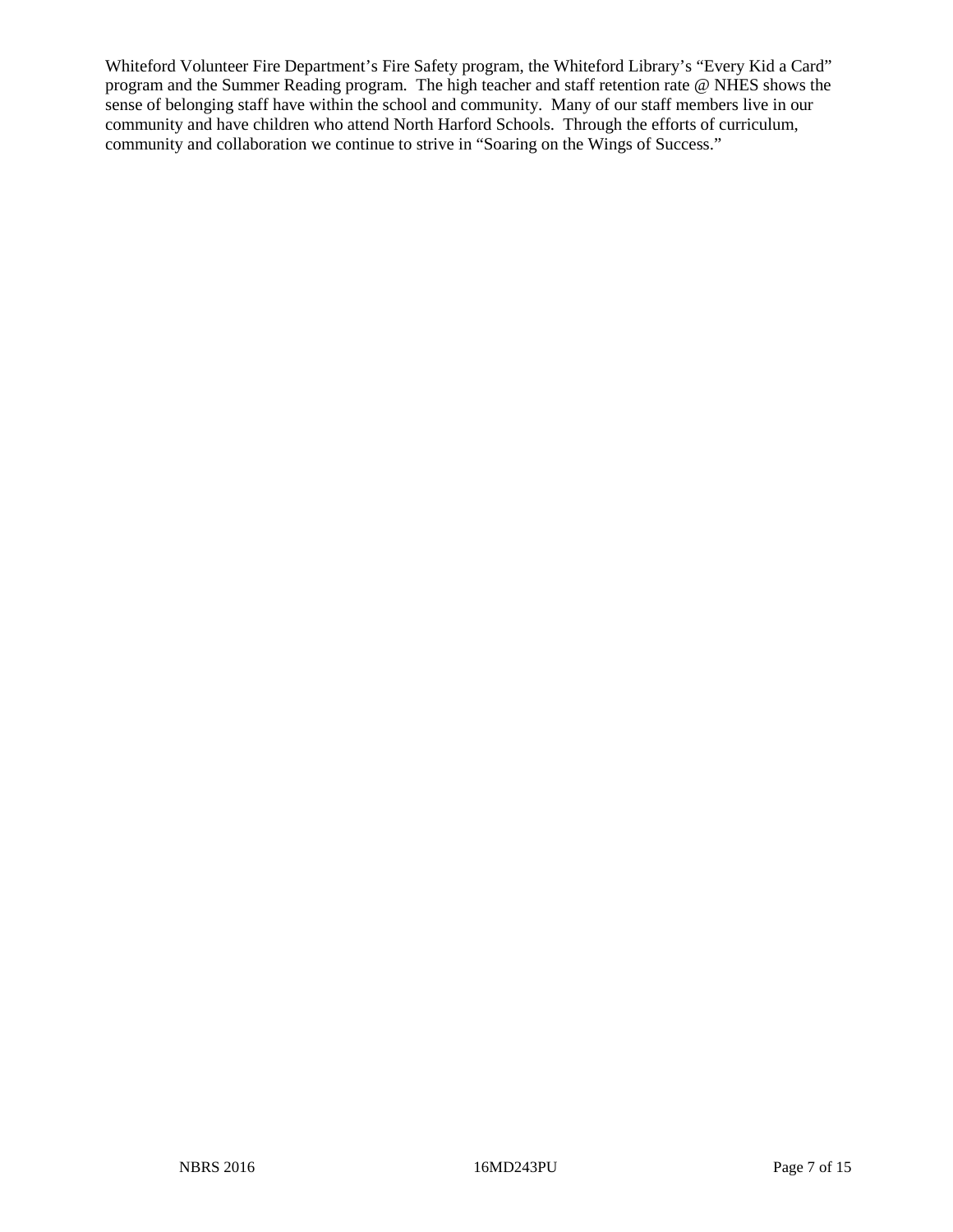# 1. Core Curriculum:

North Harford Elementary School's (NHES) success can be attributed to the integration of the three Cs: Curriculum, Community and collaboration. While the Maryland State Common Core State Standards are the driving force for instruction it's through the collaboration of our learning community that high quality, rigorous instruction ensures student achievement for all.

Students at NHES receive a balanced approach to integrated language arts instruction. Curriculum is aligned with Common Core standards within a thematic approach which is integrated across content areas. Students are engaged daily in a variety of text appropriate to their literacy level. Co-teaching involving classroom teachers, Gifted and Talented teachers, Reading Specialists and Special educators helps to provide a variety of grouping practices where all student's academic needs are addressed. Students are immersed in reading, writing, speaking and listening through varied content rich complex text which includes trade books, anthology stories, Junior Great Books, National Geographic and Scholastic magazines as well as various multi-media sources. Fundations and Fountas and Pinnell Leveled Literacy Instruction are utilized with primary students in order to build phonemic awareness, phonics, and comprehension strategies which are essential to building a solid reading foundation. Intermediate teachers build on these foundational reading and writing skills with a rigorous instructional plan that includes close reading of multiple texts, thus challenging students to master a multitude of skills that cultivate lifelong learners.

At North Harford Elementary school the students are actively engaged in problem solving, reasoning, and critical tasks based upon the county initiative coupled with the Common Core State Standard Shifts in Mathematics. Students are grouped in flexible math groups. In addition, each teacher utilizes Number Talks which provides students with an understanding of number sense and efficient computational fluency. The Upside Down Classroom strategy enables teachers to provide high-quality individualized instruction based on student needs. In turn, students engage in college and career readiness practices that allow for insights into the construction of divergent thinking and problem solving rather than the dissemination of information. Additionally, NHES has adopted the First in Math online math program in grades one through five as an initiative to increase the automaticity of basic fact recall and enrichment. Interventions such as Dream Box as well as grade level incentives for basic fact recall provide additional practice of strategies and increased number sense.

At North Harford Elementary School science is taught across the curriculum. Local and global issues lead us to develop practices that contributed to being honored as a Maryland Green School. As a result of becoming a Green School our school initiative of environmental conservation has even been adopted as a way of life for our entire community. Inquiry based education enhances the physical science, life science, earth and space science, and engineering design domains of science. Primary and intermediate students engage in analyzing and synthesizing information through the use of the Claims, Evidence, Reasoning structure. The incorporation of Science, Technology, Engineering, Arts, and Mathematics (STEAM) stimulates student interest while engaging all students in authentic learning in preparation for future careers.

Students apply essential social studies knowledge and skills to think critically, solve problems, and prepare to be productive citizens within their community. They learn to use primary and secondary sources such as maps and other multi-media sources when exploring several major focus areas: the community, the importance of citizenship, history, economics, government, geography, and multi-culturalism. Through collaboration with the Maryland Historical Society, teachers are able to enhance learning experiences by completing distance learning projects. This program highlights Maryland history and how artifacts were once used. It also incorporates the use of technology, which is often integrated through project-based learning. Field trips at every grade level enhance our social studies curriculum. Students participate in field trips to various locations in Harford County, Baltimore County, Baltimore City, and Annapolis. North Harford Elementary School has deep roots within the community and has established many vital and meaningful partnerships with our local services and businesses.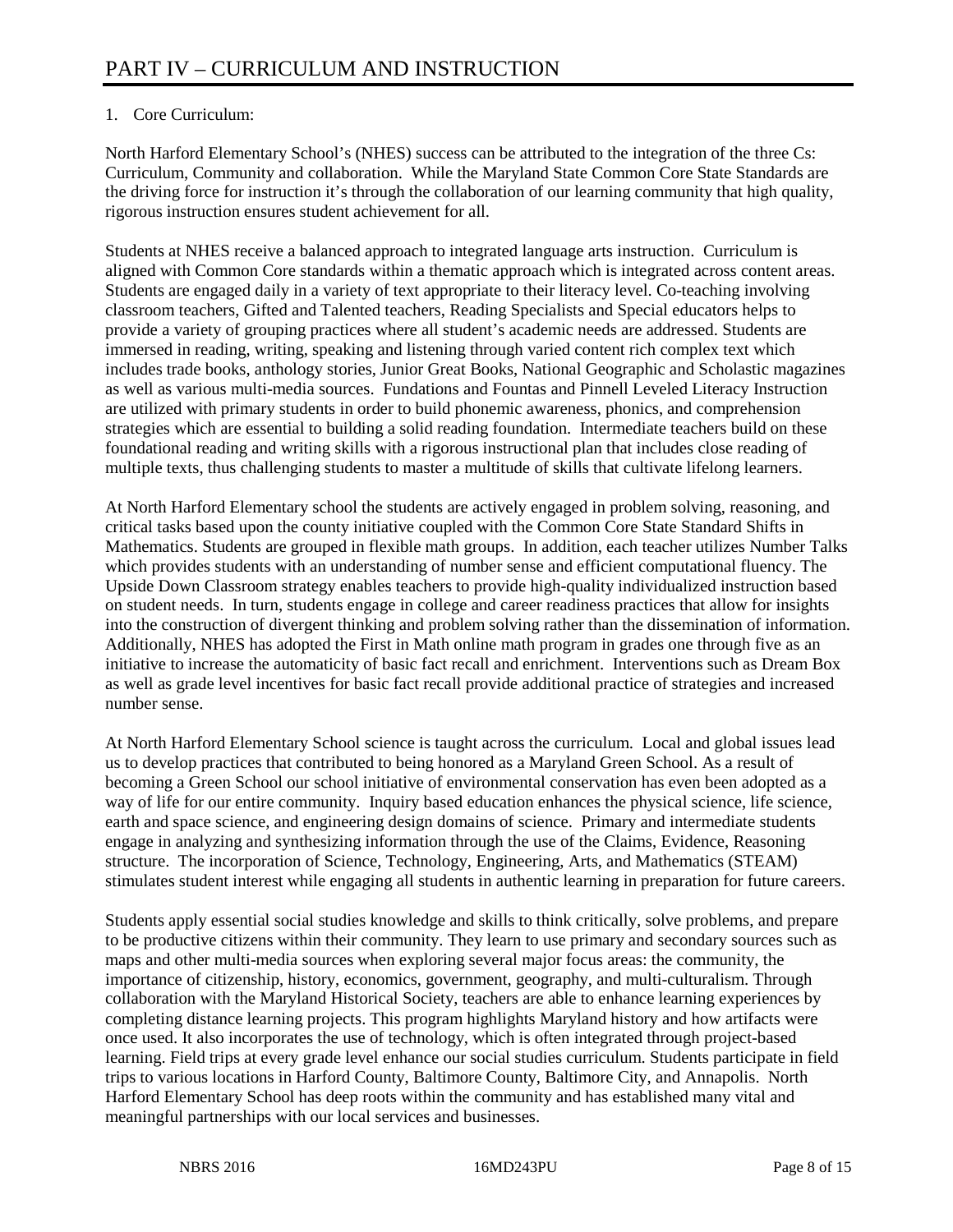This year, North Harford Elementary School was excited to expand our existing Prekindergarten program by adopting a co-taught Prekindergarten model. This model allows our youngest learners with disabilities and our general education Prekindergarten students to work side-by-side as they build a strong foundation of skills for a successful educational career. The success of our students is ensured through a close partnership with parents and guardians and the classroom staff to maximize learning experiences for all students. These experiences build on their individual strengths and target specific needs as they work to become confident and capable students who will be prepared to achieve in later grades. Prekindergarten students enjoy working with their fifth grade mentors who help them transition to the classroom each morning and work one on one to reinforce previously taught concepts such as book and print awareness and rhyming words.

# 2. Other Curriculum Areas:

The students at North Harford Elementary School continue to "soar on the wings of success" through our unified arts program. Collaboration between teachers, our school community and Harford County Public Schools curriculum offices allows the integration of transdisciplinary lessons which provide the whole child the opportunity to engage in imaginative, inquisitive, interpersonal, and physical activities as they develop both the cognitive and creative parts of the brain. Prekindergarten through grade five students participate in developmentally appropriate physical education, library/media, music, and art experiences.

The Physical Education program at North Harford Elementary School focuses on the students' cognitive, affective, and psychomotor development. Students attend Physical Education class five to six times a month as they study five general movement concepts. These areas include: throwing and catching, striking, integrated movement, group initiatives, and personal fitness/wellness. Classes are structured so that through sequential learning experiences, students gain general motor skills, an understanding of personal fitness, as well as safety concepts. Every student is encouraged and directed to work towards their potential through continued practice and problem solving in both individual and group settings. Students are regularly assessed in both a formal and informal setting, which in turn is used to direct the student's progress as well as the teacher's instruction. Students participate in our yearly Field Day and Marathon activities and the Fitness Gram program. Our Physical Education teacher works collaboratively with PTA to hold our Fall Training Camp which includes a series of physical activities and drills in order to help raise money for our school and provide students with an authentic opportunity to apply their skills.

The North Harford Elementary School art curriculum provides students with a weekly art class in which they benefit from experiences in five major units: drawing, painting, printmaking, three-dimensional design and two-dimensional design. All content is historically and culturally balanced, allows for creative expression and includes visual literacy as students analyze elements and principles of design in artwork. As lessons are integrated with other content areas, art content and skills become relevant in real-life application. Two annual art shows allow artwork to be exhibited at the school as well as in the community. Our art teacher worked with our 4th grade team during the Maryland Unit in order to have students use paper tearing techniques to create Maryland collages that incorporated their research and demonstrated their learning.

In weekly music classes, students can be found learning about the fundamentals: rhythms, melody, harmony, form, tone color, dynamics, tempo and music history. Students are engaged in activities that encourage them to read, play, and to compose their own music. Third grade students are introduced to playing instruments as they learn to play recorders in class. Fourth and Fifth grade students perform at annual winter and spring concerts. Their musical talents are highlighted through instruments as well as vocal performance. Our intermediate students attend regional band, strings and choral days at the high school. Our music teacher works collaboratively with our first grade team during the Animal Unit in order to extend students' understandings through songs, which are presented to parents during the theme celebration.

Technology continues to be an essential tool in our student's growth. Teachers have participated in Professional Development on various Web 2.0 tools such as Class Flow, Active Inspire, Active Expressions, Symbaloo, Haiku Deck, and Pixie in order to integrate technology into everyday instruction. Students are encouraged to use these technology tools to present their learnings as an alternative to traditional formats. Teachers are using these innovative technology tools in their classrooms to gather formative and summative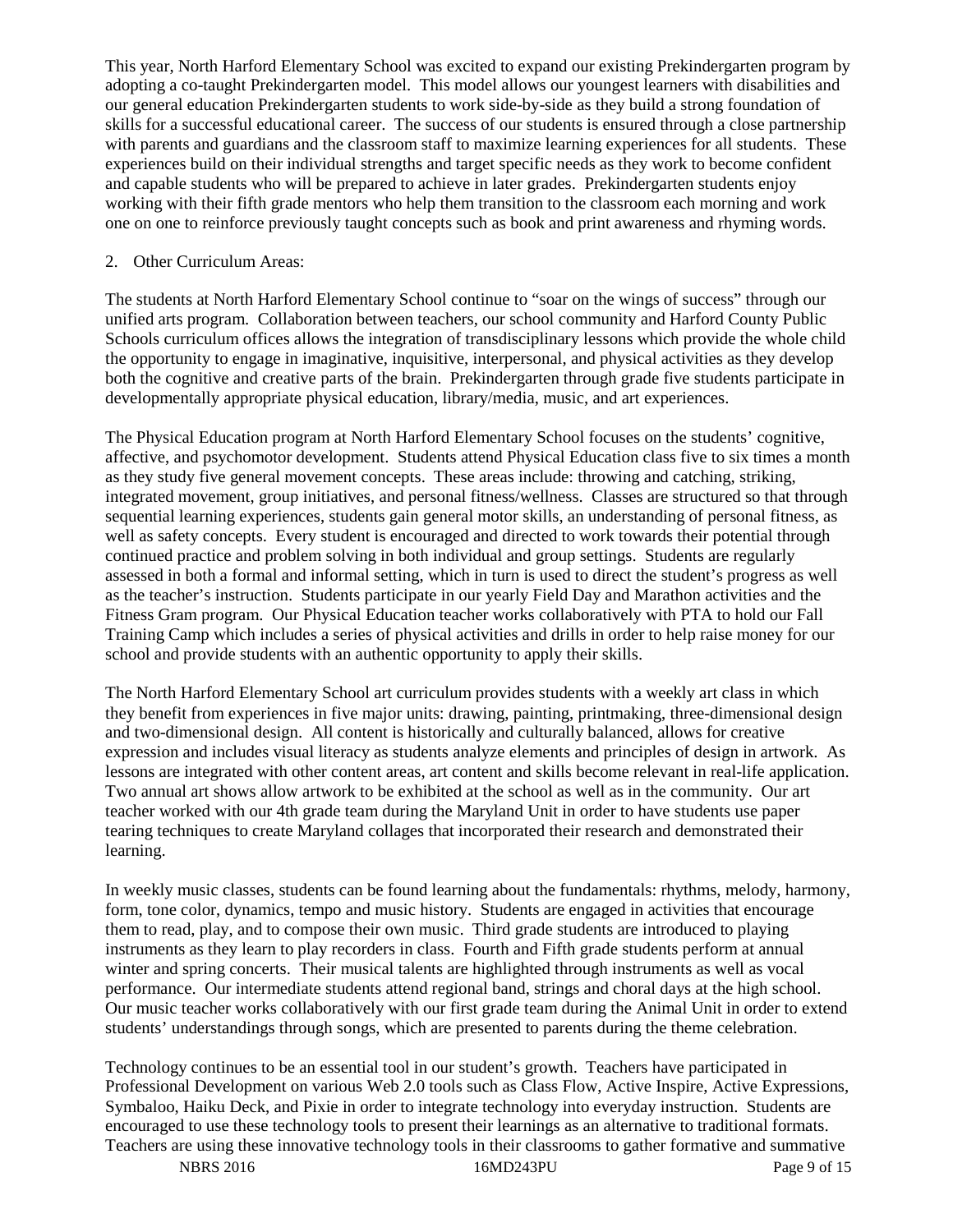assessment data.

There are many extra-curricular programs offered to students at North Harford Elementary School. At the intermediate level, students can participate in an after school, "Extended Day STEM" intervention. This program is designed to boost students' knowledge of Science, Technology, Engineering, and Mathematics, in order to shift from proficient to advanced in the areas of science and mathematics on standardized assessments. Additionally, we offer an intermediate, Health and Wellness Running Club to students in grades three, four, and five to promote health and nutrition. We have co-taught guidance lessons throughout all grade levels and a guidance mentoring program. The, "Fun Club" supports the social development among anonymously nominated (through a blind student survey) intermediate students to promote positive social interactions and exchanges. There is school-wide participation in the Maryland Black Eyed Susan book club in order to expose children to new authors and illustrators as well as to build a love of reading. Our Student Government has initiated monthly School Spirit Days, canned food drives to help feed people in our community, as well as a school-wide book drive in partnership with The Harford County Reading Council to give books to homeless families in Harford County.

3. Instructional Methods and Interventions:

The focus at North Harford Elementary School is on each individual child as a learner. Grouping meetings are held in the spring in order to place children into classrooms for the fall. Formative and summative data is used to facilitate the placement of every child. Every grade level groups based upon the needs of each student at that grade level. Vertical team meetings are then held in order for teachers to share data with the next grade level. Grouping practices at North Harford Elementary School take into consideration students who may need added support using interventions as well as students who have surpassed grade level standards and may require enrichment.

Co-teaching between classroom teachers, special educators, the reading specialist and the enrichment teacher allows for the needs of all students to be met. Team lesson planning allows for differentiation within the classroom. Common themes across content areas are investigated through the use of intentionally selected texts at various levels. This allows students to collaborate with their grade level peers to demonstrate their knowledge through a variety of learning styles. Universal Design for Learning is incorporated into daily lessons in order for all students to have an equal opportunity to learn. Teachers believe that giving students choice in how to present their understanding and knowledge helps to promote the many learning styles of students in their classrooms.

The Classroom-Focused Improvement Process (CFIP) is utilized at North Harford Elementary School in order for grade levels to continually analyze data. Based on data, students may be provided with either enrichment projects or intervention services such as Fundations, Wilson, IStation, Fountas and Pinnell Leveled Literacy, Edmark, Dreambox and First in Math. After school programs are provided for intervention and enrichment based on the needs of our school. The guidance counselor and Physical Education teacher work together to offer a group for students looking to improve their social skills. The needs of the whole child are very important at North Harford Elementary School.

The faculty at North Harford Elementary School strives to create lessons that are meaningful, differentiated and data driven thus producing successful life-long learners who are college and career ready. Students leave North Harford Elementary School with the confidence and knowledge to SOAR.

4. Assessment for Instruction and Learning and Sharing Assessment Results:

In order to meet the needs of all learners, formal and informal data is utilized and evaluated during our CFIP meetings. The Scholastic Reading Inventory is utilized to obtain a Lexile level for all second through fifth grade students. Our Kindergarten and 1st grade teachers utilize the Fountas and Pinnell Benchmark Assessment System as well as the Harford County Kindergarten Assessment in order to get an accurate reading level for their students. The information from these assessments guides teachers to appropriate books on a child's instructional level and allows an increase in the amount of time students are actively reading. County math assessments are analyzed at all grade levels to determine proper placement of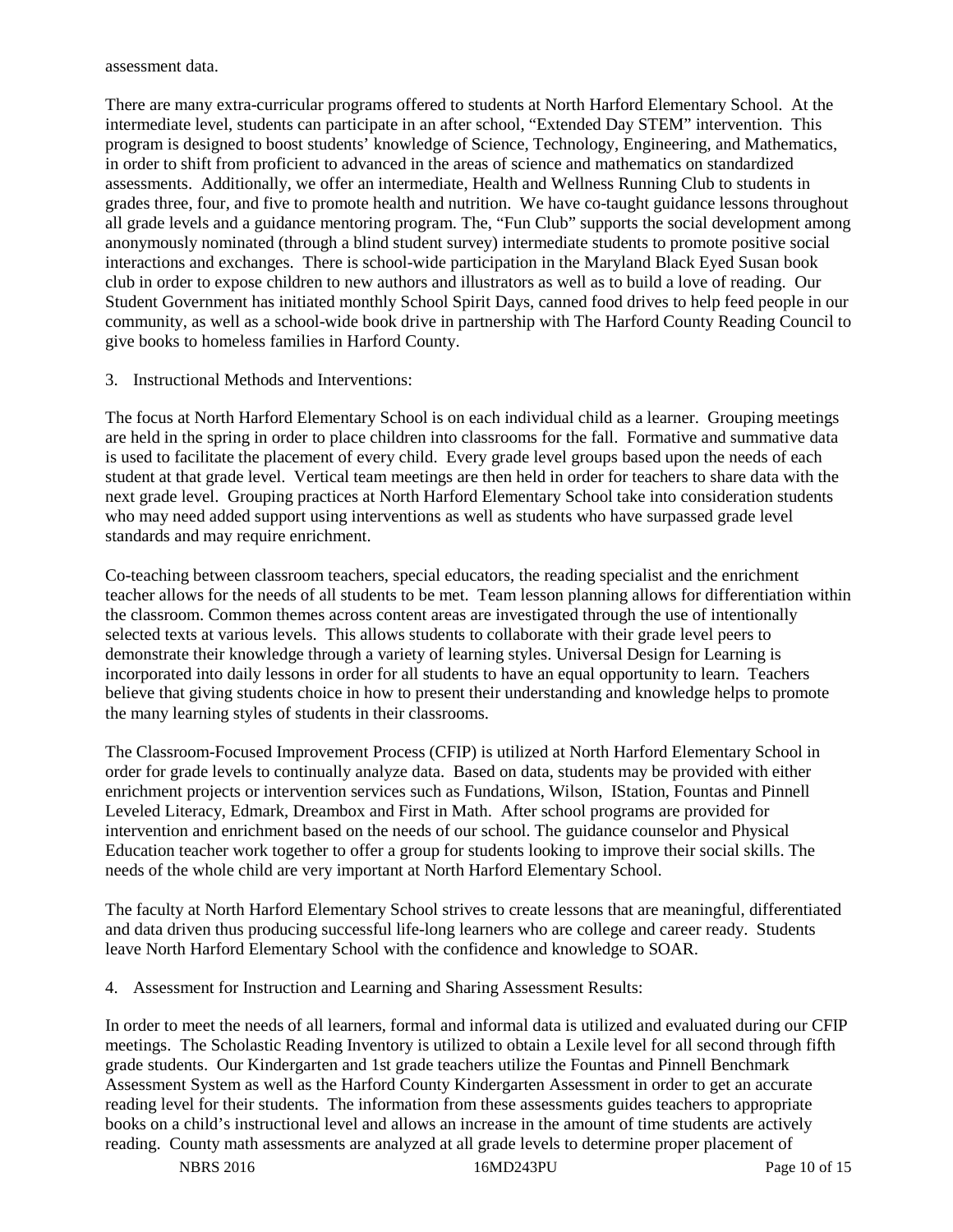students into math classrooms as well as for practice and enrichment lessons. Additionally, Performance Matters (a county wide data collection system) allows teaching teams to identify specific outliers in need of further focus. North Harford's School Improvement Team uses these tools, as well as data from the PARCC assessment, to select areas of need to be incorporated into our school plan.

Informal assessments and data collection are used on a daily basis within each classroom. Exit tickets help teachers plan for follow-up learning opportunities, such as math stations, in order to meet the needs of each student. Upside Down Lessons help teachers assess students based on communication and understanding of core concepts. Students are responsible for maintaining their personal data binder to track their own progress and set individual goals. As a result, students enjoy being the recipients of many academic awards including Carson Scholar Awards, Presidential Awards, and recognition through the Patriot Program. Our local pizzeria recognizes students with perfect attendance each quarter with a free dinner.

As one of the 3 C's, Communication is a very important part of North Harford Elementary School's success. Parents and guardians are kept informed about their student's progress through phone calls, conferences, Edline (online gradebook) updates and quarterly report cards. Parent and guardian volunteers are able to see their child's academic achievements first hand when they support programs such as our Patriot program, and when they attend events such as our First grade book share and Kindergarten's Mother's Tea.

.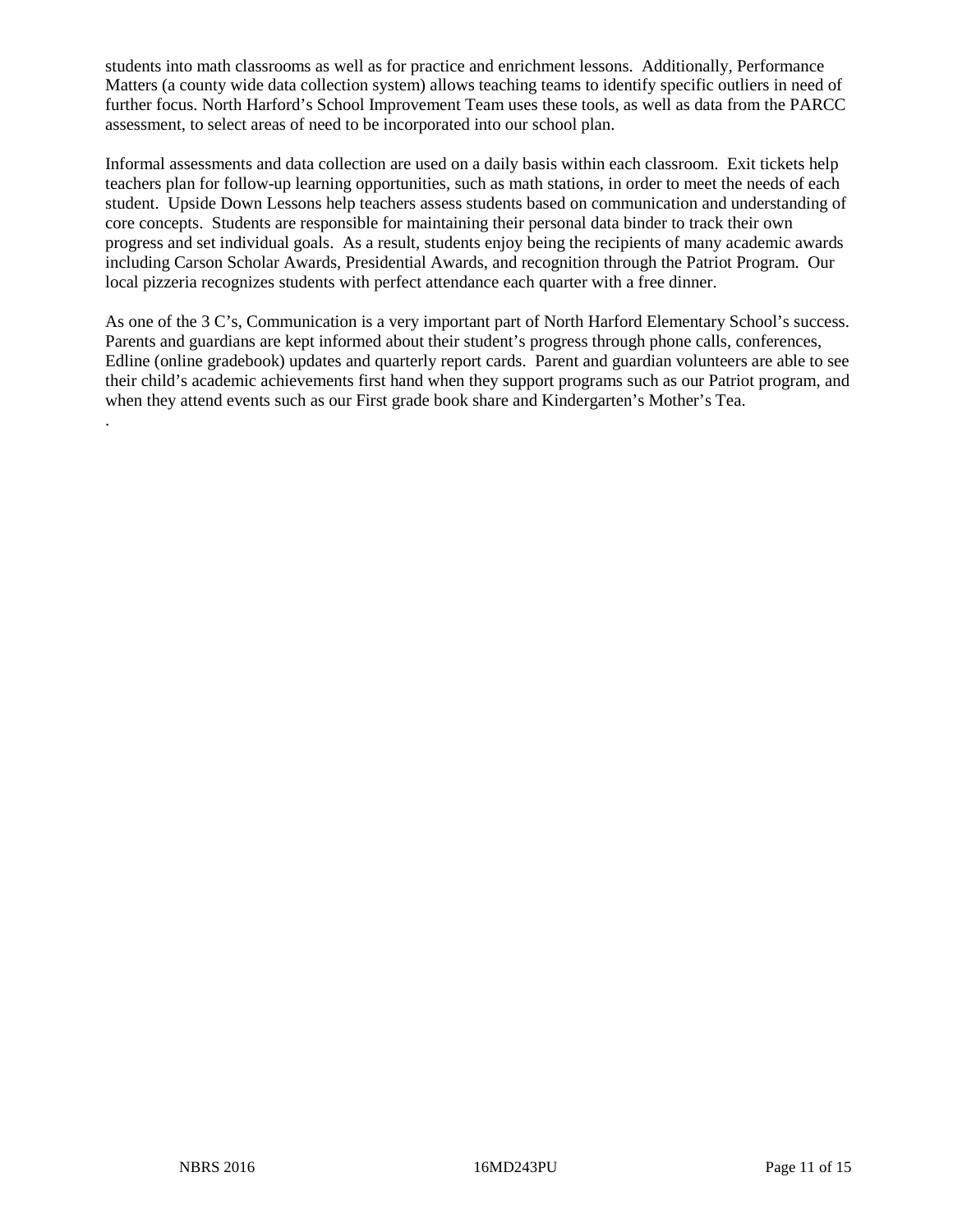# 1. School Climate/Culture:

The pride within our community is evident on not only the children's faces as they arrive every day, but also every individual that crosses into our school building. This is evident through our high attendance rate. Our school is a place where learning is engaging, intentional, purpose driven, and emotionally and intellectually stimulating. We offer after school programs such as Run Club and STEM Club to enrich our students as well as to demonstrate the importance of health and wellness. We also motivate our students during the school day by offering engaging activities and by working with the student government to provide the students, faculty and staff an opportunity to show school spirit for monthly spirit days. For example, the entire school community is encouraged to show support of our wonderful state on Maryland Day. Students and faculty alike are encouraged to promote their love of reading by dressing as their favorite storybook character.

The tone of each day is set by a warm greeting from the Principal and Assistant Principal as they greet students at the front door. Individual student achievements are celebrated daily on the morning announcements. Blue notes highlight exemplar behavior of students who are then rewarded with a small group luncheon attended by our administration. The student's day concludes with a farewell from their teacher as well as administration. In addition to daily accolades, students are celebrated through quarterly Good News Assemblies. One of the many well-loved traditions at North Harford Elementary School happens on the last day of school. A school-wide farewell can be observed as the teachers gather at the front of the school with a tear in their eyes and equipped with bubbles and smiles bidding their students a safe and happy summer. This long standing tradition has been embraced by our bus drivers who send the teachers off for the summer with hand written messages displayed in the bus windows and a gift of Hershey Kisses.

In order for students to achieve great success, teachers must work in an environment where they feel highly regarded. Through comradery, collaboration, and a mutual respect for each other, the staff at NHES feel valued and supported. Our teachers find motivation in personalized notes from peers, afterschool workouts, and other wellness activities and healthy lunches on early dismissal days. Teachers are encouraged to take risks and pursue county and state leadership roles as well as attend state and county professional development. A supportive environment and mutual respect uplifts staff spirit and motivation.

2. Engaging Families and Community:

North Harford Elementary School is an integral part of the community. Communication is an essential aspect of keeping our families and the North Harford community apprised of what great things are happening at our school. Our families receive a weekly Sunday evening call from our Principal that gives them information relevant to the upcoming week's activities and also celebrates the accomplishments of our students. In first through fifth grades, the students have an agenda book that serves as a place to record assignments and also as a valuable communication tool between teachers and parents and guardians. Parents and guardians are kept informed about grades and other school information through Edline, Remind (Teacher to Parent and guardian texting program) and monthly newsletters. NHES utilizes a weekly Thursday folder to ensure that flyers and notices are sent home in a timely manner. Our PTA maintains a Facebook page that is updated often and shares information about accolades and special events at the school and in the community.

Within the school community our students benefit academically and culturally from our association with North Harford High School and Harford Community College (HCC). We are invited to attend dramatic and musical performances at the high school. High School students in the Future Teachers of America club volunteer their time to assist teachers and students after school. Our students have worked with high school students to plant trees in wetlands found in our community and to learn about products from local farms. Many teachers at NHES are mentors to HCC students who work within our classrooms for 30 hours each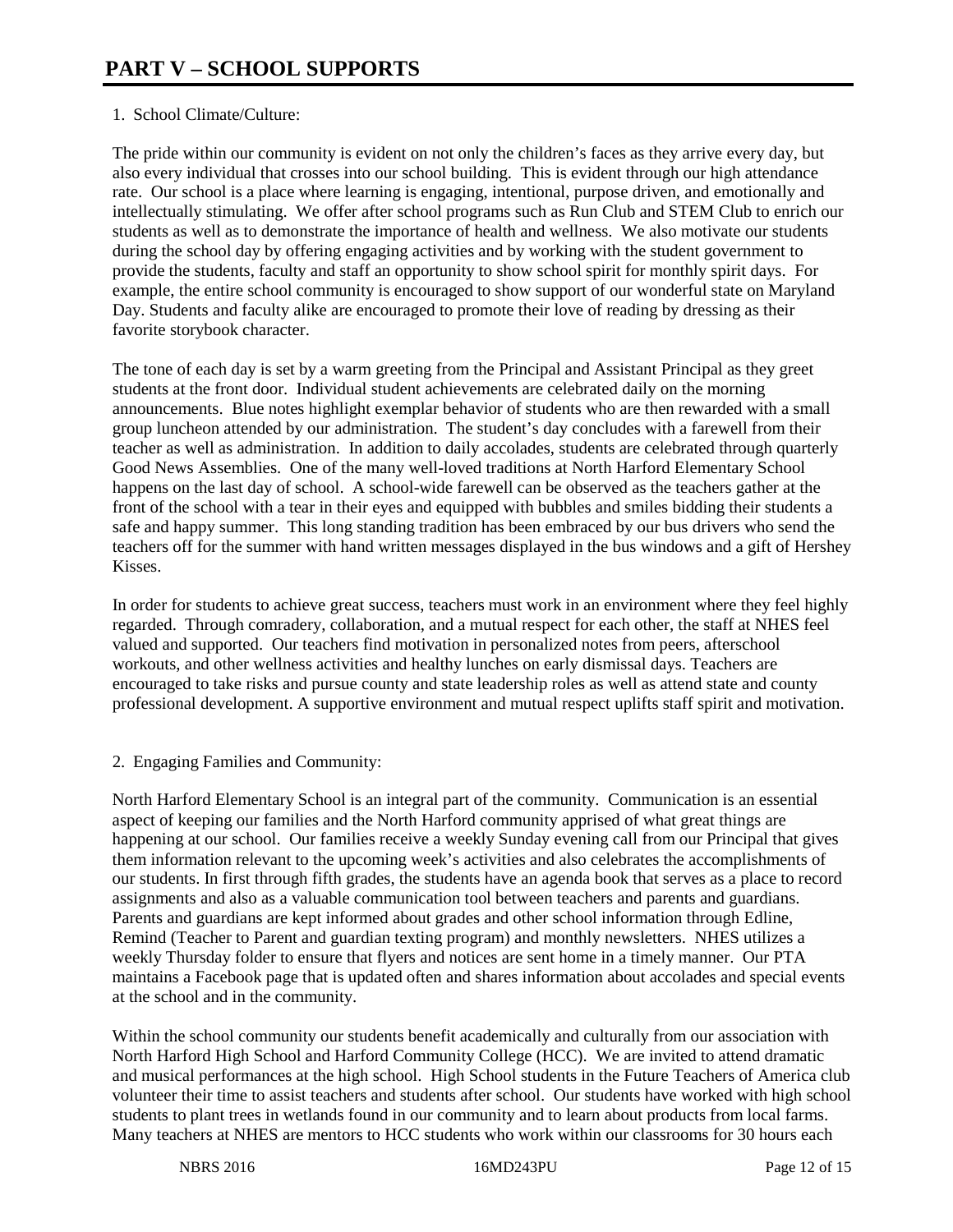semester as they complete coursework for a future career in education.

Our PTA and volunteer programs cultivate longstanding relationships with our families. Volunteers work in the school every day, assisting teachers and students and preparing materials as needed. PTA volunteers organize and lead many family events, such as Football Training Camp, Trunk-or-Treating, Breakfast with Santa, The PTA Reflections program, Basket Bingo, Kids' Bingo, movie nights, the Spring Fair, Scholastic Book Fairs, and school-spirit restaurant nights. PTA volunteers also design our school yearbook and create fifth grades' commemorative shirts. As a result of the support from our PTA, our students also benefit from educational and cultural assemblies, guest speakers and field trips for every class. The NHES PTA is truly committed to the support and growth of our students and families.

Community involvement is further demonstrated by our relationship with the Whiteford Branch of the Harford County Public Library, local businesses and charities, as well as individual neighbors. Recently, a local neighbor identified our school as the recipient of a \$10,000 Box Top bonus award!

#### 3. Professional Development:

The success and achievement of our students is directly correlated to the quality instruction that our highly effective staff brings to life in each classroom at North Harford Elementary School every day. After analyzing student data and identifying targeted areas of need for our diverse learners, the School Improvement Team (SIT) actively pursued feedback from the staff to determine the necessary Professional Development that individuals need to continue to prepare all students as lifelong learners and thinkers while facing today's rigorous demands.

Differentiation has been a primary focus of professional develop and has been identified as a "High Leverage Strategy" at North Harford Elementary School. As a school community, we recognize the value and power that differentiation allows by mixing and blending students' abilities, interests and learning styles. Our students SOAR in the classroom because teachers intentionally differentiate and apply the Universal Design for Learning (UDL) in order to engage students and give them an authentic purpose. Our approach to offer a variety of modalities for learning allows us to support students in their individual growth.

As we continue to investigate best practices for providing high quality, rigorous, integrated, engaging tasks, our school adopted a student-centered, constructivist approach to mathematics that focuses on students' understanding and the development of conceptual knowledge that later leads to procedural knowledge. Through book studies and delving into John Van de Walle's text Teaching Student Centered Mathematics and Sherry Parrish's Number Talks teachers have been charged with rethinking the philosophy of mathematics education while increasing their own understanding of mathematical coherence. Students deepen their understanding of mathematical standards and are able to apply the Standards of Mathematical Practices by apply their understanding to real world problems using the Upside Down Classroom approach.

Growing and Developing as a Professional is a crucial piece that leads to our goal of "Achievement for All." Teachers self-select areas within their Professional Development Plan (PDP) that they believe are essential to their growth as an educator and in turn provide for valuable learning experiences for students. Professional development is also designed based on the Student Learning Objectives (SLO) created by teacher teams and based on the needs of their current students in any curricular area. During collaborative planning time, professional leaders within the building and county provide meaningful professional development carefully tailored to the direct needs of each team of professionals to meet the goals of both the PDP and the SLO. This philosophy gives each staff member an opportunity to grow in the most essential areas of personal need in order to deliver the highest quality of instruction. North Harford Elementary School intentionally designs professional development based on the vision of our school, the needs of our professionals, and to support our entire school community.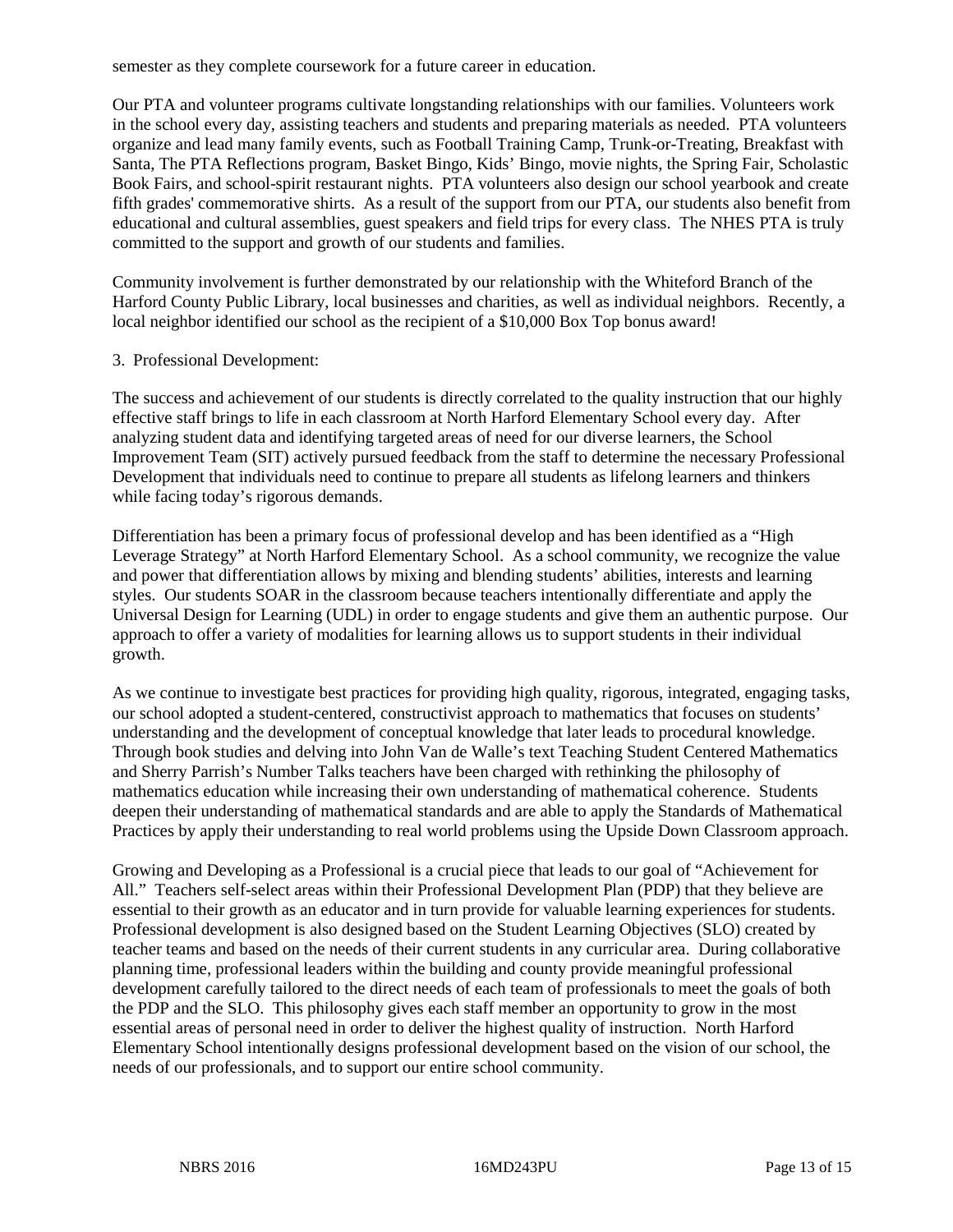# 4. School Leadership:

The Instructional Leadership Team (ILT) at North Harford Elementary School consists of a principal, an assistant principal, and a part time instructional facilitator. It is the responsibility of these individuals to provide staff with focused and meaningful professional development opportunities, observe and evaluate faculty and staff members, manage the physical plant, collaborate with the Parent Teacher Association (PTA), and establish community relationships. The ILT believes that input from all stakeholders is critical as we all work together for the benefit of the students at North Harford Elementary School. This has been brought to life this year as teachers were given the opportunity to help design the delivery of professional development based on the needs of the students and in a manner that increased teacher effectiveness. Under the direction of the School Improvement Team, teacher leaders were identified by their peers based on areas of expertise and experience with specific programs and methods that lead to increased student achievement. For example, teachers were excited to learn more about the Upside Down Classroom strategy from two of their peers who had studied this method and implemented it in their own classrooms with much success. Teachers feel empowered when their input is sought regarding issues that directly affect the achievement of their students and their classroom programs. Our teachers are experienced and smart and are trusted to make sound instructional decisions each day. It is the overwhelming desire of the teachers to do their best every day so that their students are able to rise to high levels of achievement.

A critical role of the leadership team at North Harford is to ensure that all resources are appropriately allocated in a manner that provides support where needed. Intervention and enrichment programs are identified and a schedule is developed that allows maximum time spent in content rich instruction and interventions. School leaders persevere to ensure that the schedule and the resources are targeted to meet the needs of students. The effectiveness of each program is monitored through ongoing Classroom Focused Improvement Process (CFIP) meetings and ILT Collaborative Planning Meetings. Teachers are extremely professional and flexible when it comes to doing whatever it takes to meet the needs of our students.

North Harford Elementary School administrators and staff are aware that values and beliefs are being modeled for our students each day in the decisions that we make on their behalf. It is important to us that students are able to apply their growing leadership skills by having input on many decisions and by making some decisions on their own. Our Student Congress identifies both in-house programs and activities as well as community service projects that allow them to see firsthand the responsibility and importance of working within a community to meet the needs of everyone.

By working in a collaborative and supportive manner, school administrators, teachers and staff, and students and families are able to envision a positive and successful future for all to. "SOAR on the wings of success" now and in the years to come.